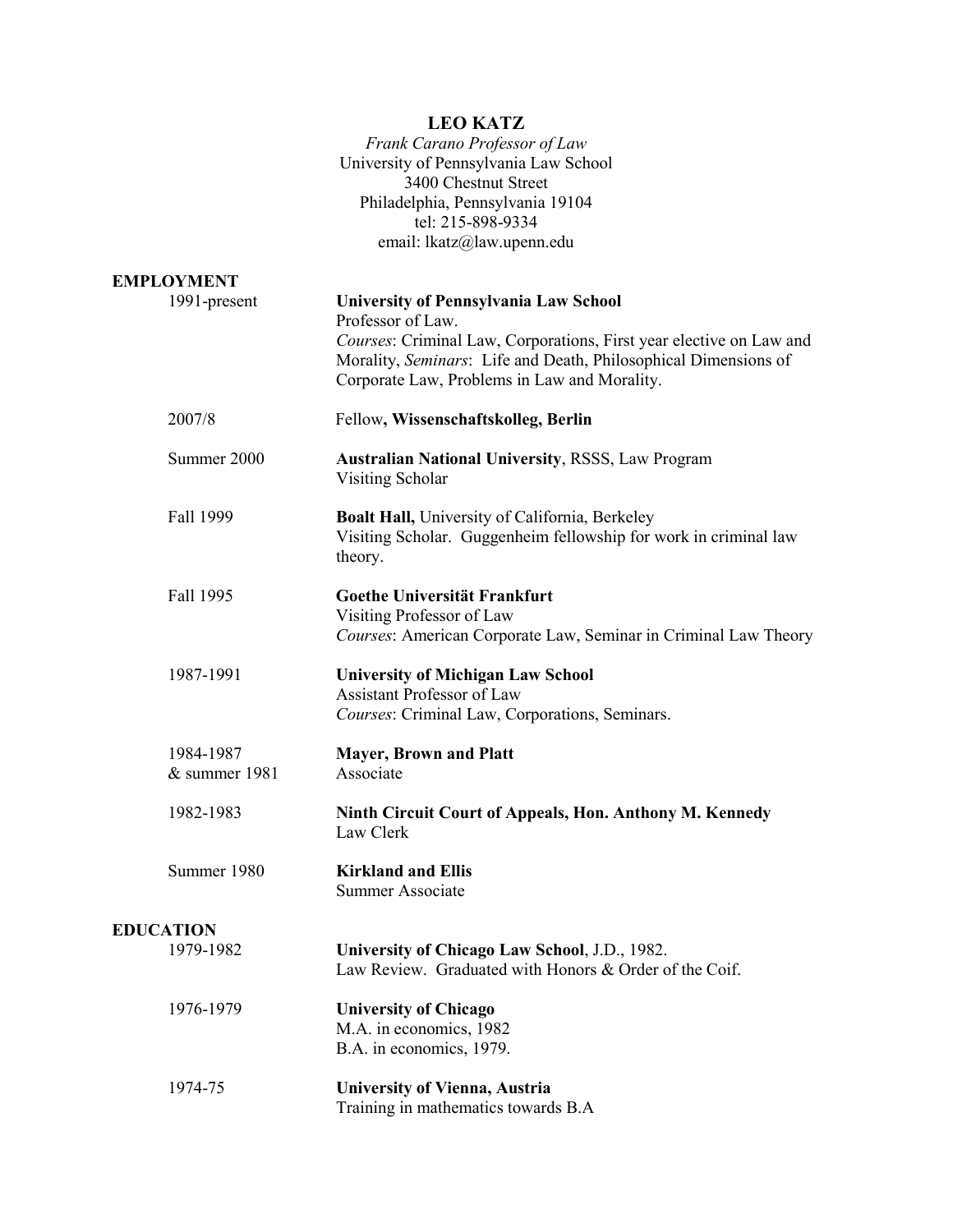## **BOOKS**

WHY THE LAW IS SO PERVERSE (University of Chicago Press, 2011)

FOUNDATIONS OF THE CRIMINAL LAW, edited anthology, with Michael Moore and Stephen Morse (New York: Oxford University Press, 1999).

ILL-GOTTEN GAINS: EVASION, BLACKMAIL, FRAUD AND KINDRED PUZZLES OF THE LAW (Chicago: University of Chicago Press, 1996).

BAD ACTS AND GUILTY MINDS: CONUNDRUMS OF THE CRIMINAL LAW (Chicago: University of Chicago Press, 1987).

## **ARTICLES PUBLISHED and FORTHCOMING**

*Circumvention of Law and the Hidden Logic Behind It* (with Alvaro Sandroni, about to be submitted)

*Rationality and Power Limits (with Alvaro Sandroni*), Theory and Decision. (2019)

*The In Rem/In Personam Distinction and Conceptual Partitioning for Persistence (with Shyam Balganesh),* forthcoming in Oxford volume on Hohfeld)

*Einige Betrachtungen zum Problem des Vorverschuldens (with Alvaro Sandroni), in Rechststaatliches Strafrecht,* ed. Frank Saliger (2018).

*Larry Alexander and the Gap (with Alvaro Sandroni) in Moral Puzzles and Legal Perplexities*, eds. Heidi Hurd and Kim Ferzan (2018).

*Strict Liability and the Paradoxes of Proportionality (with Alvaro Sandroni), Criminal Law and Philosophy (2019).*

*Non-epistemic Uncertainty and the Problem of Legal Line Drawing, in Vagueness and the Law,* eds. Ralph Poscher and Gert Keil, Oxford University Press (2017).

*The Inevitability and Ubiquity of Cycling in all Feasible Legal Regimes: A Formal Proof (with Alvaro Sandroni)* Journal of Legal Studies (2017).

*Do We Need A Doctrine of Complicity?* (Essays in honor of Michael Moore, Oxford University Press) (2016)

*Two Models of Punishment: A Response to James Whitman*, Texas Law Review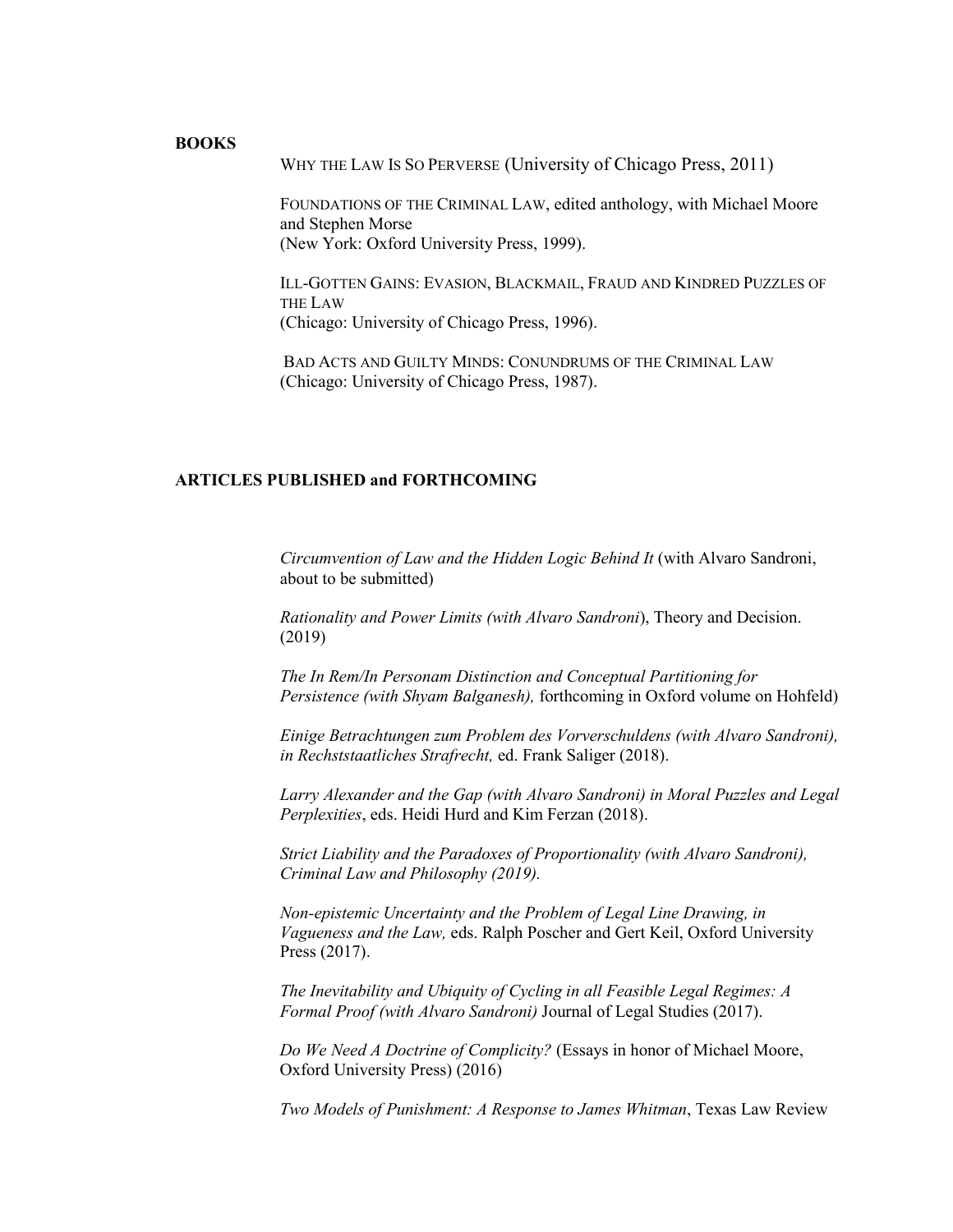(2016).

*Nine Takes on Indeterminacy: With Special Emphasis on the Criminal Law,*  University of Pennylvania Law Review (2015).

*Consent and Insider Trading: A Response to John Anderson*, Emory Law Review (2015).

*Thoughts on Rethinking the* Good (Journal of Moral Philosophy) (2015)

*Rational Choice versus Lawful Choice* (Journal of Institutional and Theoretical Economics) (2014)

*Punishment as an Act of the Imagination* (in The Punitive Imagination, Oxford University Press, 2014)

*Entrapment Through the Lens of the Actio Libera in* Causa, Criminal Law and Philosophy 2013

*Targeted Killings and the Strategic Use of Self-Defense*, essay in edited volume on Targed Killings, Oxford University Press, 2012.

*Complicity and the Murderous Judge,* in ROBERT WEISSBERG, ED., CRIMINAL LAW STORIES, 2012.

*A Theory of Loopholes,* Journal of Legal Studies, January 2010.

*Philosophy of Criminal Law*, Oxford Companion to the Philosophy of Law, 2d ed., 2010.

*Some Memories and Some Ideas*, Yearbook of the Wissenschaftskolleg of Berlin (2009).

*Contrived Defenses and Deterrent Threats: Two Facets of One Problem* (with Claire Finkelstein,) 5 Ohio Journal of Criminal Law 479 (2008)

*In Defense of Tax Shelters,* 26 VIRGINIA TAX JOURNAL 799 (2007).

*Choice, Consent and Cycling: The Hidden Limitations of Consent,* 104 MICHIGAN LAW REVIEW 627 (2006).

*What to Compensate? Some Surprisingly Unappreciated Reasons Why the Problem Is So Hard,* U. SAN DIEGO L. REV., Symposium on Harms, Baselines and Counterfactuals, (2003).

*Villainy and Felony*, BUFFALO CRIMINAL LAW REVIEW, Symposium on "the New Culpability," (2003).

*Before and After: Temporal Anomalies in Legal Doctrine*, 151 UNIVERSITY OF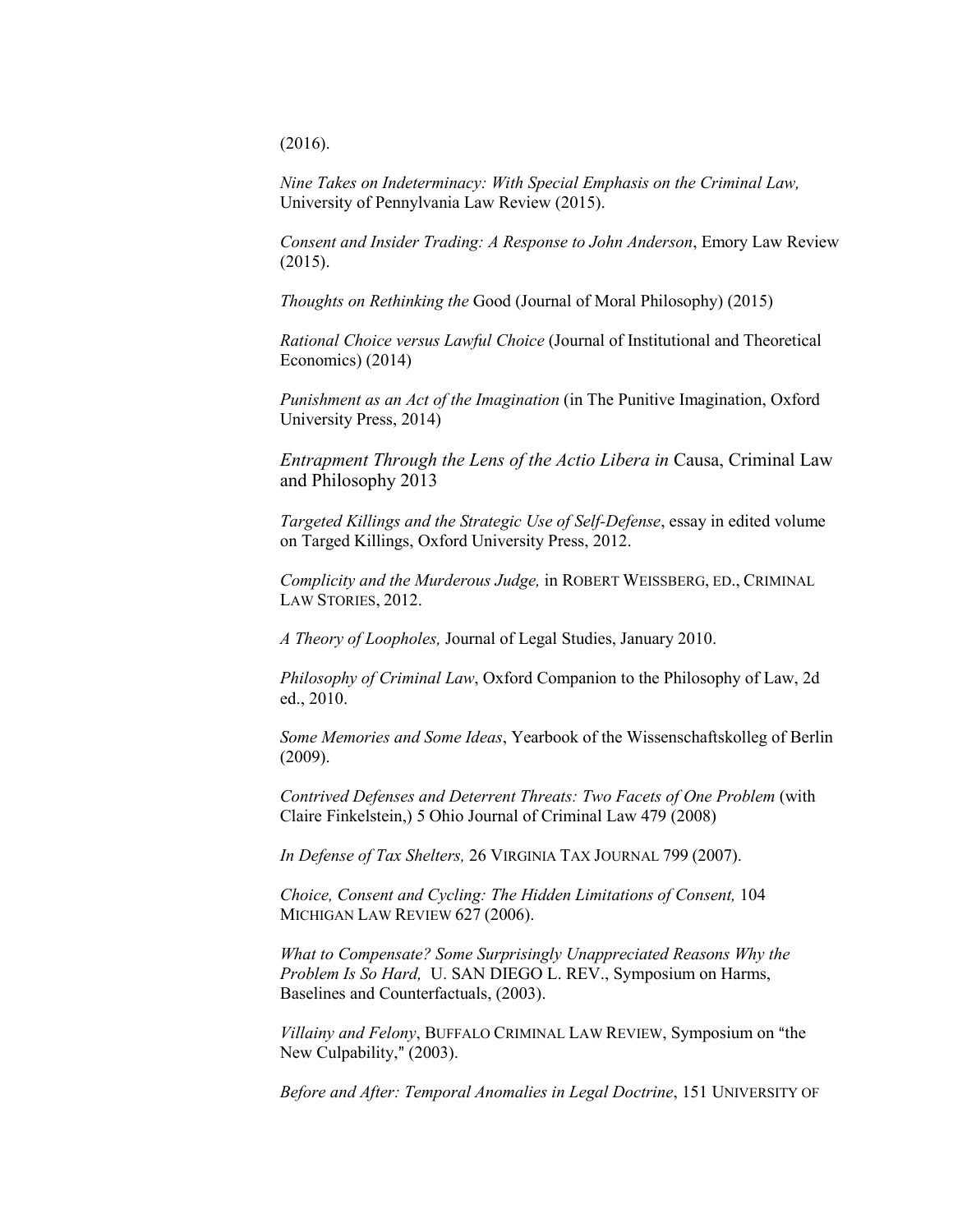PENNSYLVANIA LAW REVIEW 863 (2003).

*Justification and Harm in Negligence*, 4 JOURNAL OF THEORETICAL INQUIRIES 397 (2003).

*Duress* in ENCYCLOPEDIA OF CRIME AND CRIMINAL JUSTICE, (MacMillan Press, 2002).

Comments on Scott Shapiro, in 1 LEGAL AND POL. PHIL. 217, ed. Enrique Villanueva (2002).

*Conflicts of Rights and the Outbreak of the First World War* 7 LEGAL THEORY (2001).

*Why the Successful Assassin Is More Wicked than the Unsuccessful One* Symposium in Honor of Sandy Kadish 88 CAL. L. REV. 791 (2000).

*What We Do When We Do What We Do and Why We Do It,* 37 UNIV. SAN DIEGO L. REV. 753 (2000).

*Form and Substance in Law and Morality* in SYMPOSIUM: THE ROOTS OF FORMALISM, 66 UNIV. CHI. L. REV. 566 (1999).

*Playing By, With, Around, Under, and Above the Rules: An Essay For and About Fred Schauer,* in ed. LINDA MEYER, RULES AND REASONING: ESSAYS IN HONOR OF FRED SCHAUER 176 (1999).

*Preempting Oneself: The Right and the Duty to Forestall One's Own Wrongdoing*, 5 LEG. THEORY (1999).

*Responsibility and Consent*: *The Libertarian*=*s Problems with Freedom of Contract* in ELLEN FRANKEL PAUL, ET. AL., RESPONSIBILITY 94 (1999); also in 16 SOC. PHIL. & POL. 94 (1999).

*Incommensurable Choices and the Problem of Moral Ignorance,* in SYMPOSIUM: LAW AND INCOMMENSURABILITY, 146 UNIV. PENN. L. REV. 1465 (1998).

*Philosophy of Criminal Law*, ed. DENNIS PATTERSON, A COMPANION TO PHILOSOPHY OF LAW AND LEGAL THEORY 80 (1996).

A *Look at Tort Law with Criminal Law Blinders* in SYMPOSIUM: THE INTERSECTION OF TORT AND CRIMINAL LAW, 76 BOS. UNIV. L. REV. 307 (1996).

*Proximate Cause in Michael Moore's Act and Crime 142 UNIV. PENN. L. REV.* 1513 (1994).

*Crime, Consent and Insider Trading*, 5 J. CONTEMP. LEG. ISSUES 217 (1994).

*Evading Responsibility: The Ethics of Ingenuity* in 2 ANN. REV. LAW & ETHICS